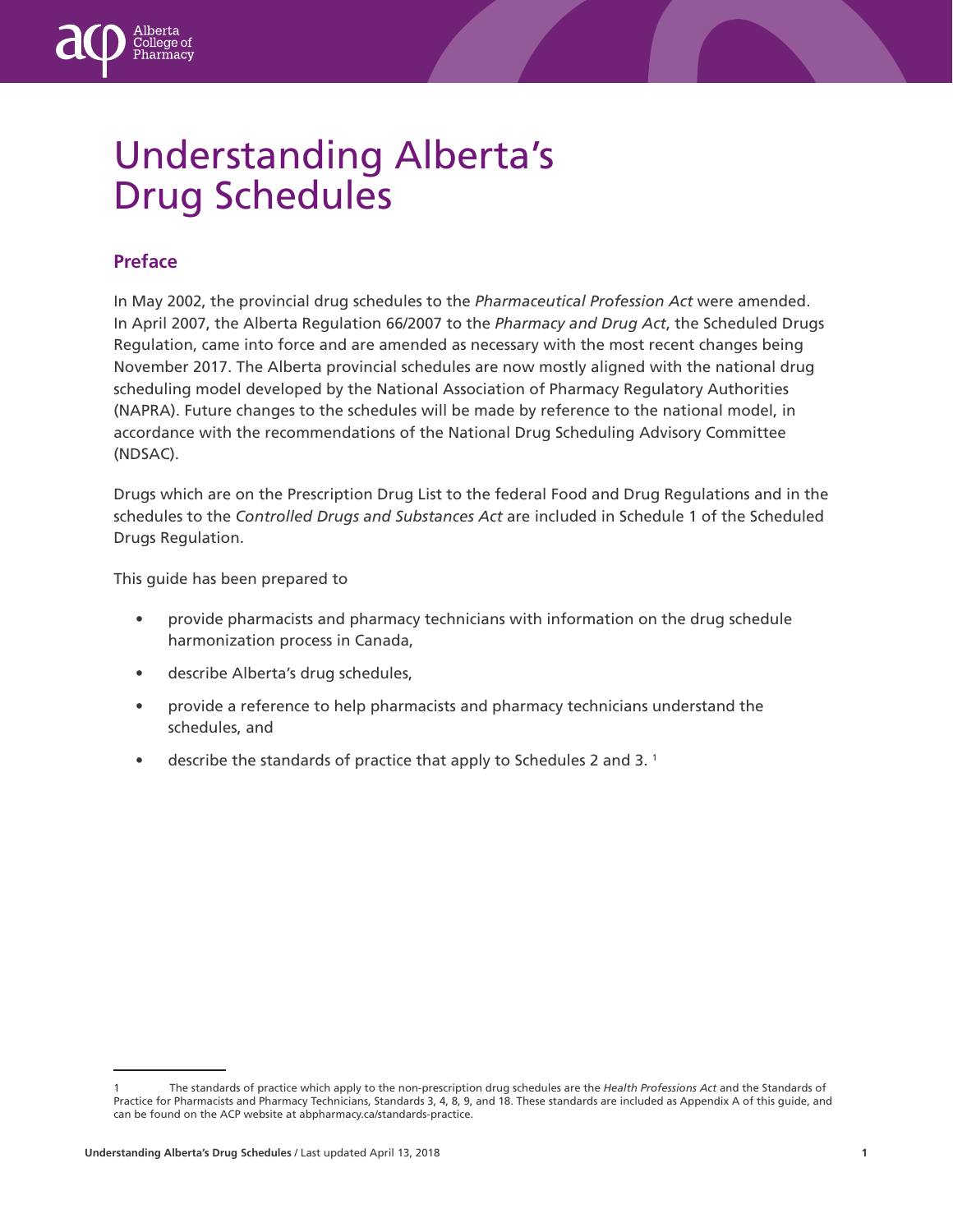# **Alberta's drug schedules - their origin and maintenance**

## **Drug Schedule Harmonization Process2**

Alberta's drug schedules are consistent with the national scheduling model described in the May 1995 report from the Canadian Drug Advisory Committee (CDAC), which was approved by the National Association of Pharmacy Regulatory Authorities (NAPRA) in the same year. Included in the CDAC's report was a list of drugs recommended for each schedule. To ensure ongoing review and maintenance of the drugs listed in the model schedules, NAPRA established the National Drug Scheduling Advisory Committee (NDSAC) in August 1995. NDSAC includes drug experts from across Canada as well as a consumer and a physician. NDSAC's mandate is to advise the provincial pharmacy regulatory authorities on matters relating to the placement of drugs within the national scheduling model and to continually evaluate and maintain the drug scheduling factors within the model.

The CDAC model that NDSAC uses for making drug scheduling recommendations embodies a "cascading principle" in which a drug is first assessed using the factors for Schedule 1. Should sufficient factors pertain, the drug remains in that schedule. If not, the drug is assessed against the factors for Schedule 2, and if warranted it is subsequently assessed against the factors for Schedule 3. Should the drug not meet the factors of any schedule, it becomes unscheduled or non-restricted and available for sale from any retail outlet. This process promotes the listing of drugs in schedules corresponding to the conditions of sale, providing for proper drug use and patient safety.

As a result of applying the cascading principle, four categories of drugs resulted:

- **• Schedule 1**: Drugs that require a prescription as a condition of sale.
- **• Schedule 2:** Drugs that are available only from the pharmacist and without a prescription. There is no opportunity for patient self-selection.
- **• Schedule 3:** Drugs that are available without a prescription from the self- selection area of a pharmacy.
- **• Unscheduled:** Drugs not listed in Schedule 1, 2 or 3 that may be sold from any retail outlet.

The CDAC report states that the outcome of drug scheduling should serve the patient in the best and most sensible and reasonable manner possible in light of knowledge and practice. Scheduling factors were developed to reflect an assessment of drug use risk to the public and to establish the level of professional control required to provide safe and effective drug use for patients.

However, patients have the ultimate responsibility for their health, and they should have access to self-selected drugs for self-medication or access to the selection of non-prescription drugs, with the assistance of a pharmacist. The safety and effectiveness of non-prescription drugs depends on their appropriate use to treat minor ailments. Consultation must be appropriate in level, scope and

<sup>2</sup> Allen BE, Suveges LG. *Standards of Practice - Non-prescription Drugs*. A report to the National Association of Pharmacy Regulatory Authorities; endorsed October 1995.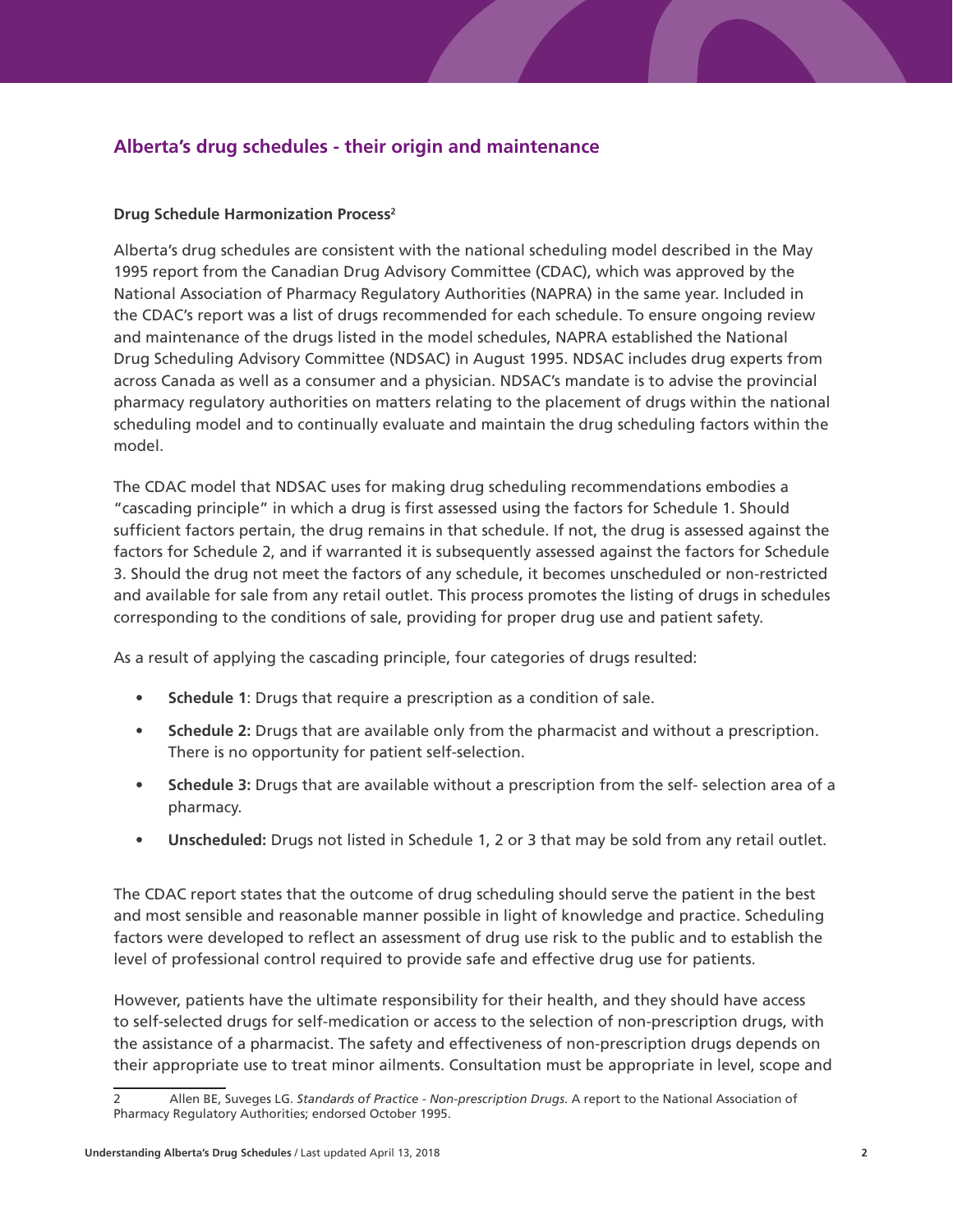content to the needs of those seeking assistance.

Because drug scheduling using the cascading principle is based on factors of relative risk associated with taking medications with or without the advice of a health care professional, the standards of practice also reflect this concept. The standards of practice for Schedule 2 drugs include activities that must be undertaken by the pharmacist interacting with a patient desiring to self-medicate with one of these products. As patients may self-select Schedule 3 drugs, it is essential for pharmacists to be available for consultation. Patients should be encouraged to seek consultation on any concerns regarding the safety and/or effectiveness of either Schedule 2 or Schedule 3 drugs. Although the required activities may vary for Schedule 2 and 3 drugs, the consultation process on all nonprescription drugs is very similar.

The Alberta College of Pharmacy will follow NDSAC's recommendations to maintain its provincial drug schedules.

For more information about NDSAC recommendations, please refer to the NAPRA website at www.napra.ca.

#### **Federal and Provincial Regulations**

Drugs in Canada are both federally and provincially regulated.

#### **Federal Regulations**

Federally scheduled drugs include

- **• narcotics** in the Schedule to the Narcotic Control Regulations;
- **• controlled substances** in Part I, II, and III of the Schedule to Part G of the Food and Drug Regulations;
- **• benzodiazepines and other targeted substances** in the Schedule to the Benzodiazepines and Other Targeted Substances Regulations; and
- drugs on the Prescription Drug List to the Food and Drug Regulations.

The Prescription Drug List of the Food and Drug Regulations is divided into two separate lists:

- 1. A list of medicinal ingredients that, when found in a drug, require a prescription for **human use**
- 2. A list of medicinal ingredients that, when found in a drug, require a prescription for **veterinary use**

If a veterinary drug product is not on the "veterinary use" section of the List, it is considered a non-prescription drug for veterinary use.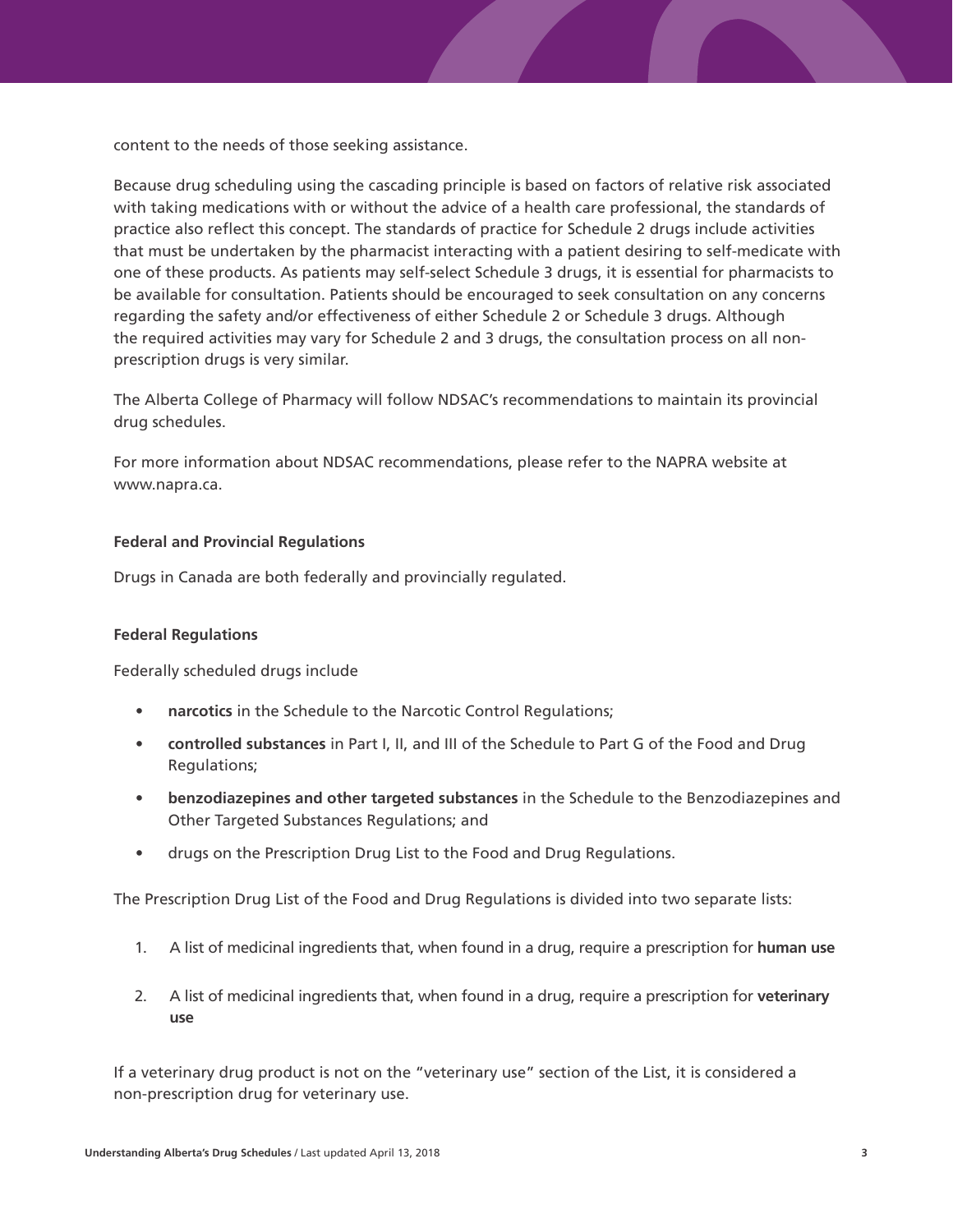### **Provincial Regulations**

Since January 1, 1995, Alberta has had three provincial drug schedules.

#### **Schedule 1**

The drugs included in Schedule 1 require a prescription as a condition of sale, and in a pharmacy must be stored and sold only in the dispensary. Drugs in this schedule include all federally scheduled drugs and certain others, some of which are specific to Alberta. The latter may appear to be nonprescription drugs (as there will be no symbol directly on the drug product label). Pharmacists must be aware of these products to prevent possible sale without a prescription.

Drugs listed in Schedule 1 of the Scheduled Drugs Regulation are subject to all the same considerations as drugs on the Prescription Drug List to the Food and Drug Regulations (Canada).

The standards of practice that apply to drugs in this schedule are the same standards that apply to all prescription medications.

#### **Schedule 2**

The drugs listed in Schedule 2 do not require a prescription as a condition of sale. These drugs may be sold **only** from a licensed pharmacy or an institution pharmacy by a pharmacist, or under the direct supervision of a pharmacist. Schedule 2 drugs must be stored and sold only in the dispensary. Standards of practice for assessment of therapy (Standard 3 and 4)3 , patient **counselling** (Standard 8) and **documentation** (Standard 18) apply to Schedule 2 drugs.

#### **Schedule 3**

The drugs listed in Schedule 3 do not require a prescription as a condition of sale. These drugs may be sold **only** from a licensed pharmacy or an institution pharmacy. Schedule 3 drugs must be stored and sold only in the patient services area<sup>4</sup> of the pharmacy. A pharmacist must take reasonable steps to offer assistance to a patient who wishes to purchase a Schedule 3 drug (Standard 9.)

<sup>3</sup> Standards of Practice for Pharmacists and Pharmacy Technicians, July 2011

<sup>4</sup> Standards for the Operation of Licensed Pharmacies, Standard 4.6